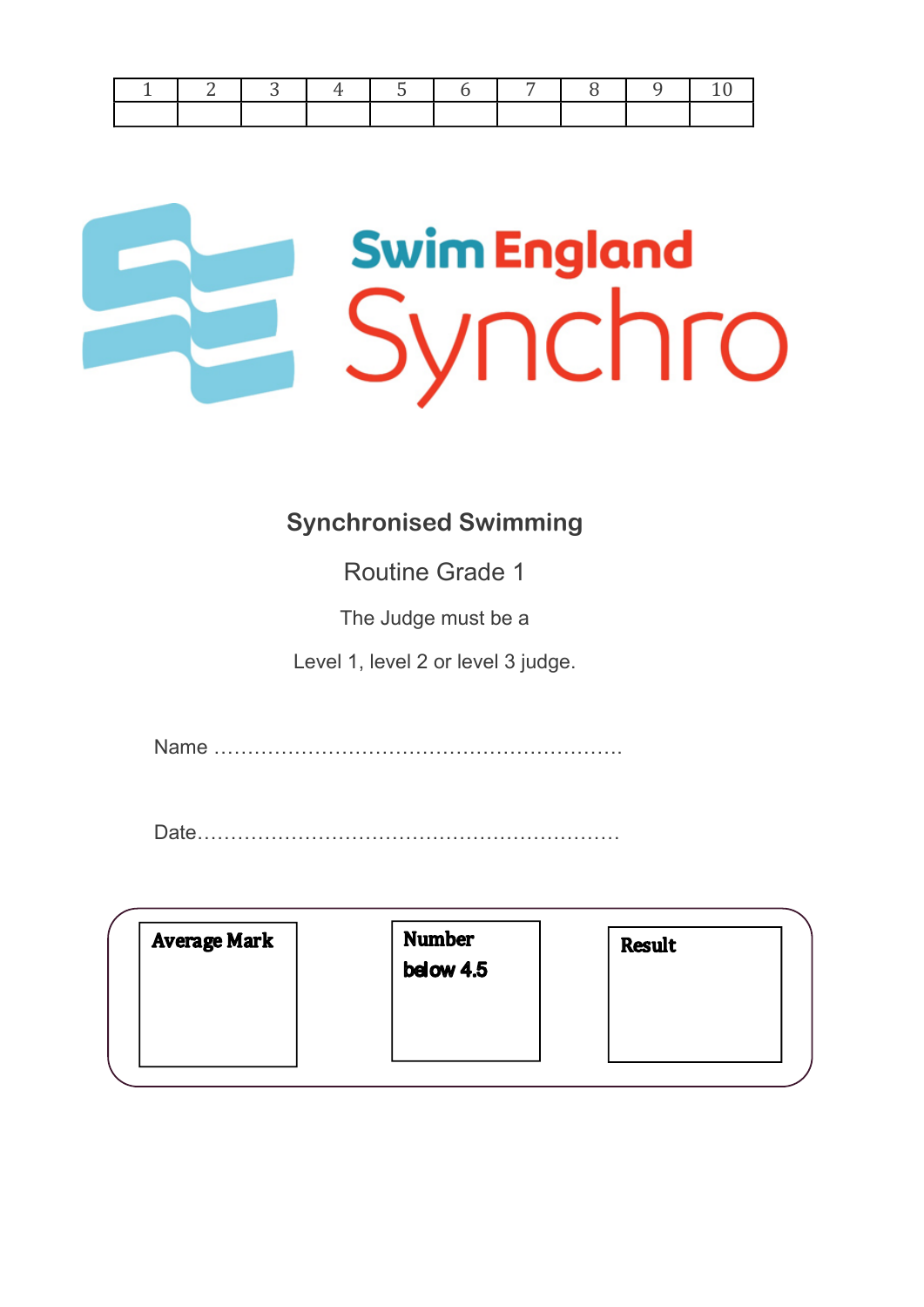### **CONTENT**

- 1. Walk on with good posture, step entry into water with two breaststroke to surface in eggbeater.
- 2. Stationary eggbeater for 10 seconds
- 3. Eggbeater travelling sideways for 2 metres into side flutter kick for 3 metres
- 4. Torpedo scull for 10 metres
- 5. Straight arm backstroke to a metronome for 15 metres(160bpm)
- 6. Tub 360 ° (from back layout and returning to back layout).
- 7. Travelling fast bent knee switches
- 8. Back layout followed by a rapid back tuck somersault, surfacing in eggbeater for 5 seconds.
- 9. Eggbeater press/eggbeater 'pop'
- 10. Table top position held for 5 seconds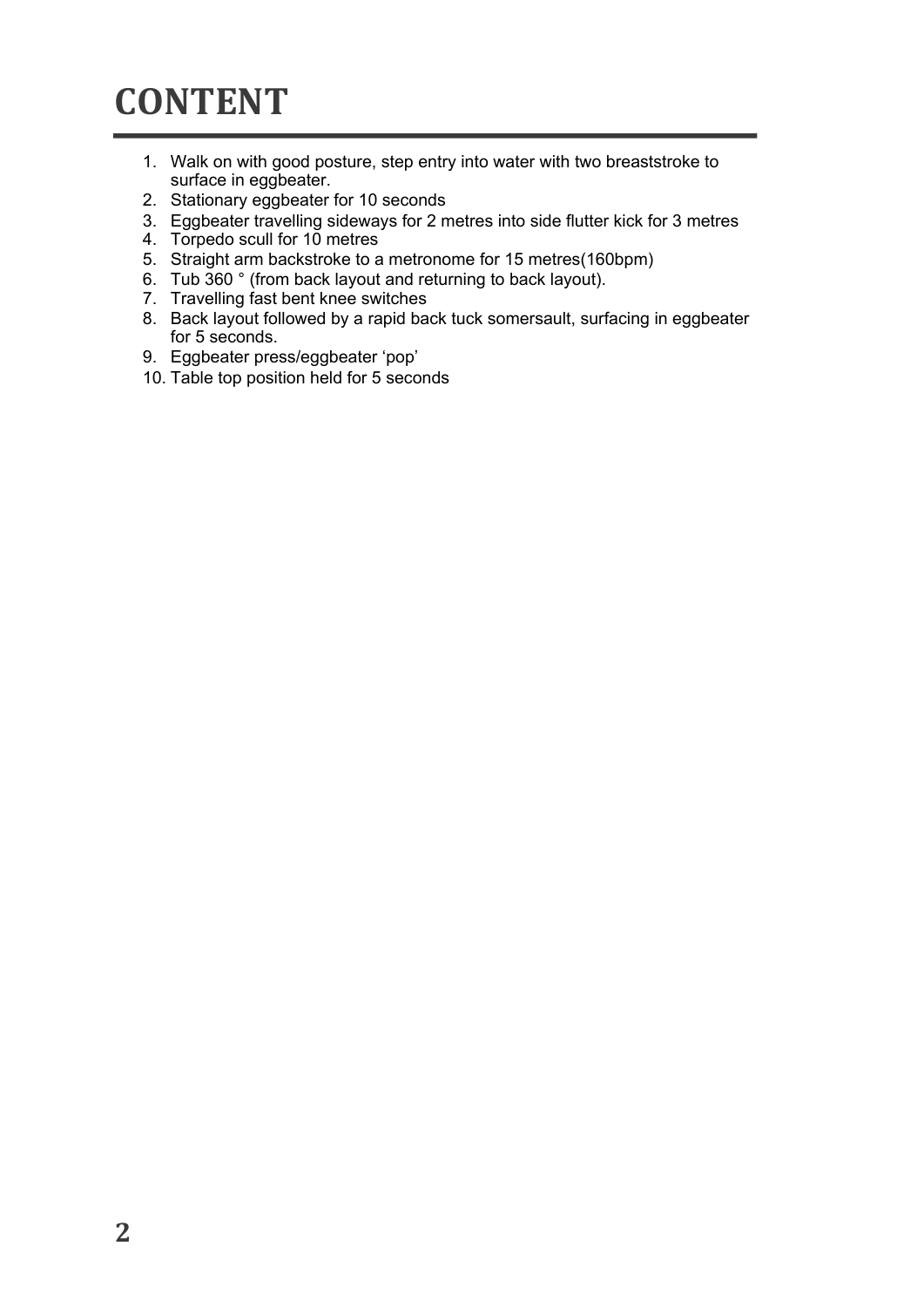## **ROUTINE GRADE 1**

Focus on basic entry, travel and hybrids.

#### **ELEMENT 1**

Walk on with good posture, step entry into water with two breaststroke to surface in eggbeater for 5 seconds. (Arms position is optional but should be extended)

**MINIMUM REQUIREMENT FOR 5.0** *Body straight on entry and to fully submerged. Eggbeater shown on the surface* 

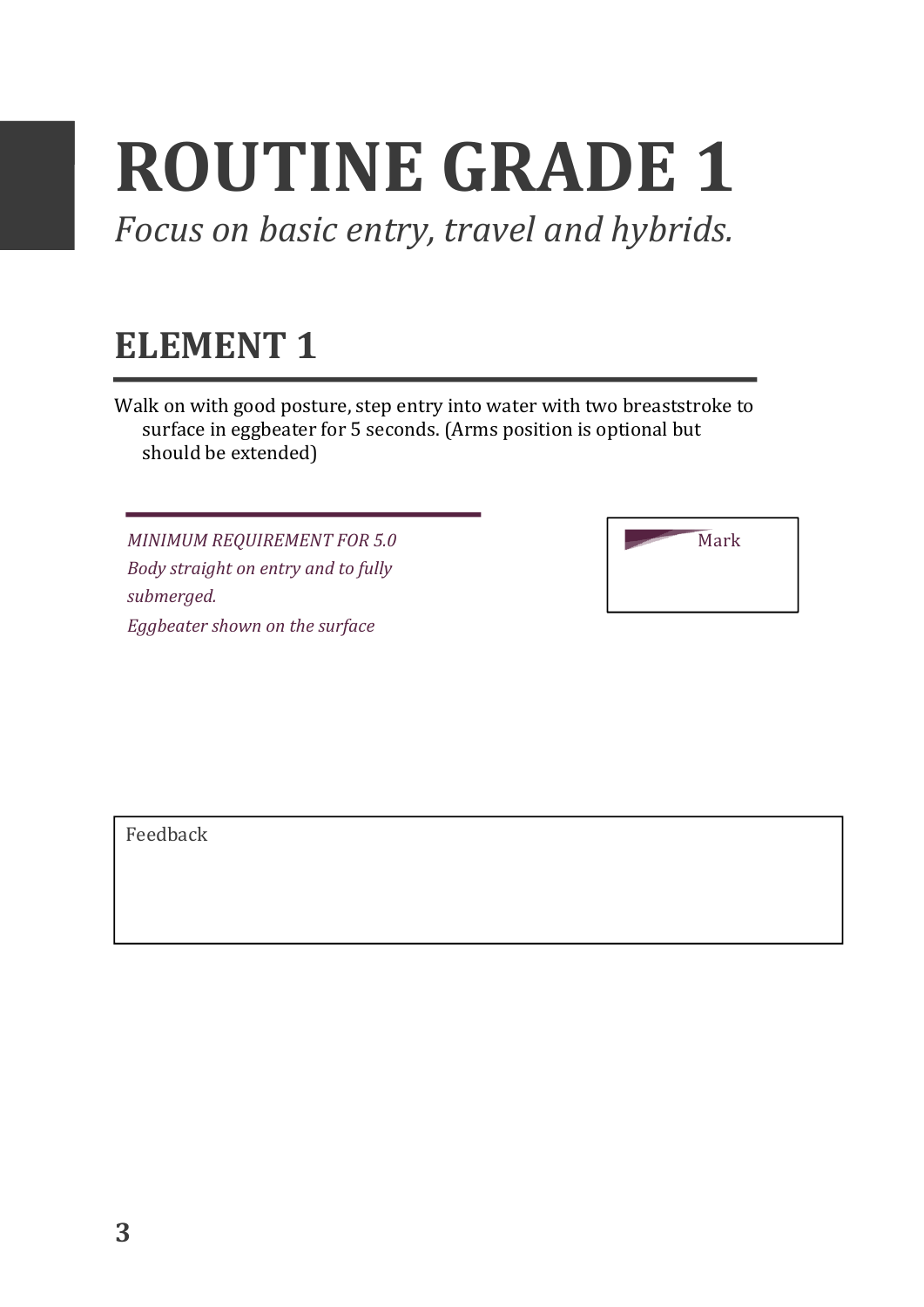Stationary egg beater for 10 seconds

*MINIMUM REQUIREMENT FOR 5.0 Knees wide Shoulders still Arm crease dry* 

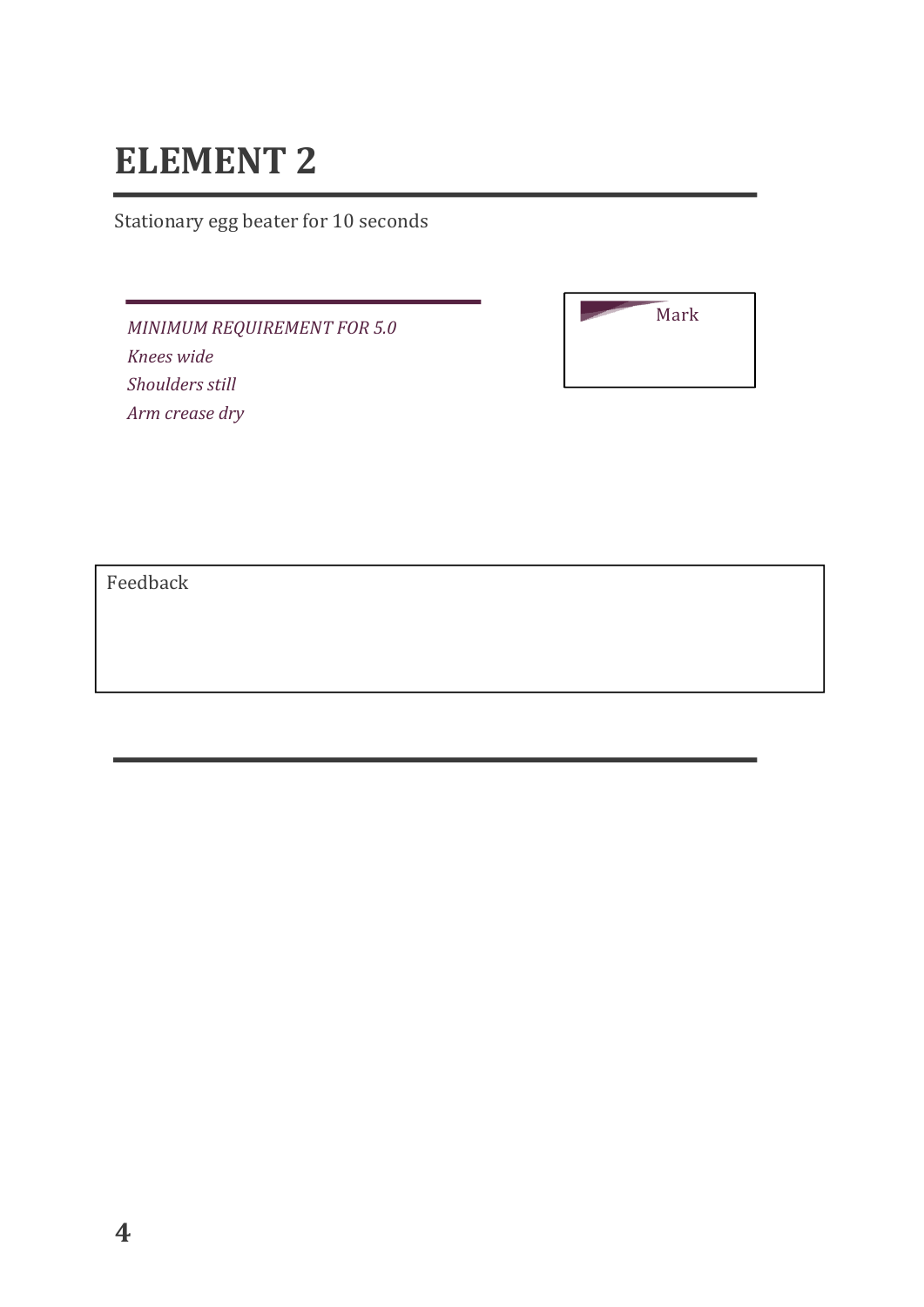Eggbeater travelling sideways for 2 metres into side flutter kick travelling for 3 metres.

*MINIMUM REQUIREMENT FOR 5.0 5 metres covered Kick shown from eggbeater into flutter kick Continuous travel shown*

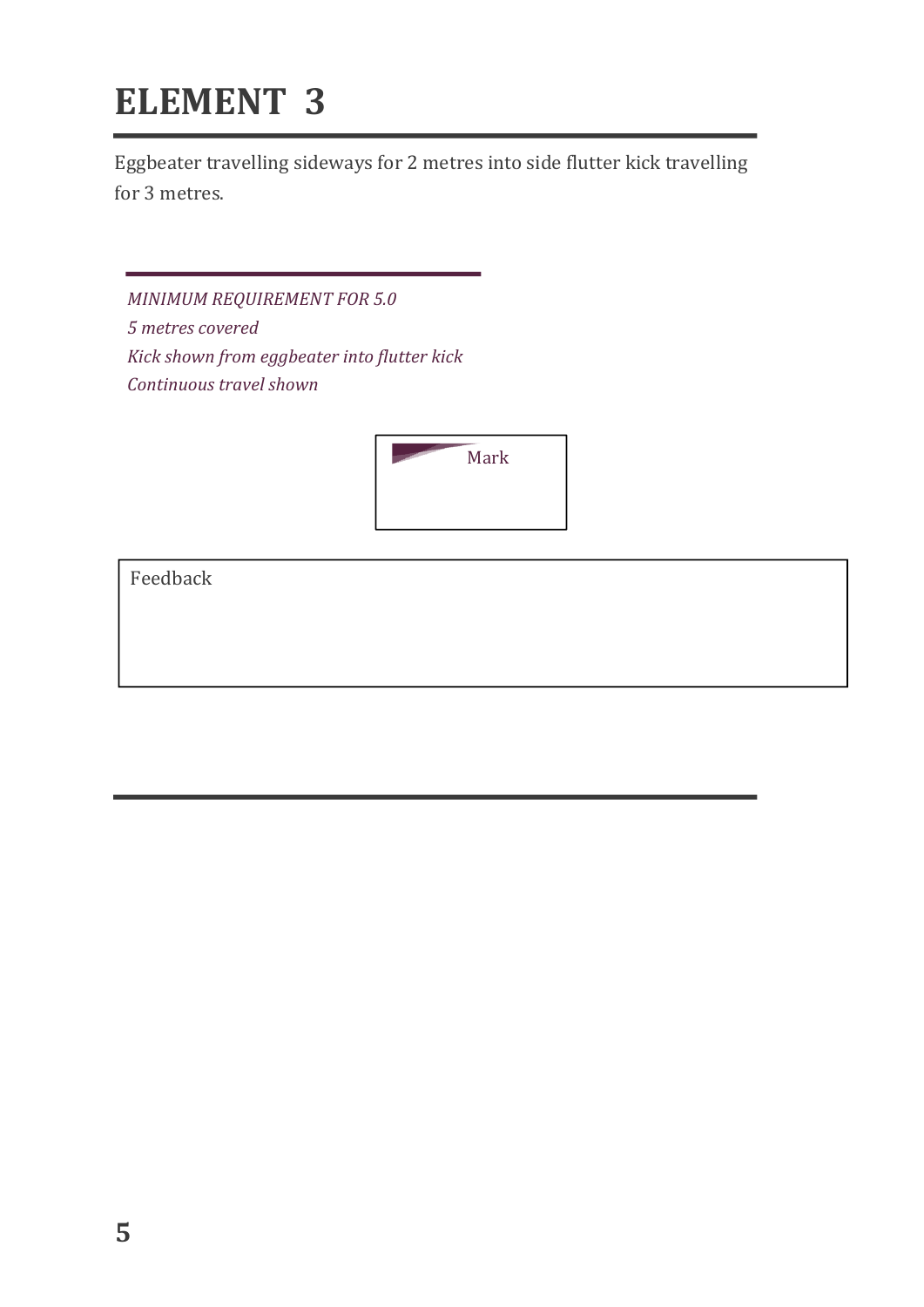Torpedo scull for 10metres

*MINIMUM REQUIREMENT FOR 5.0* Hips, thighs and feet dry throughout *Smooth and effective travel shown 10 metres completed* 

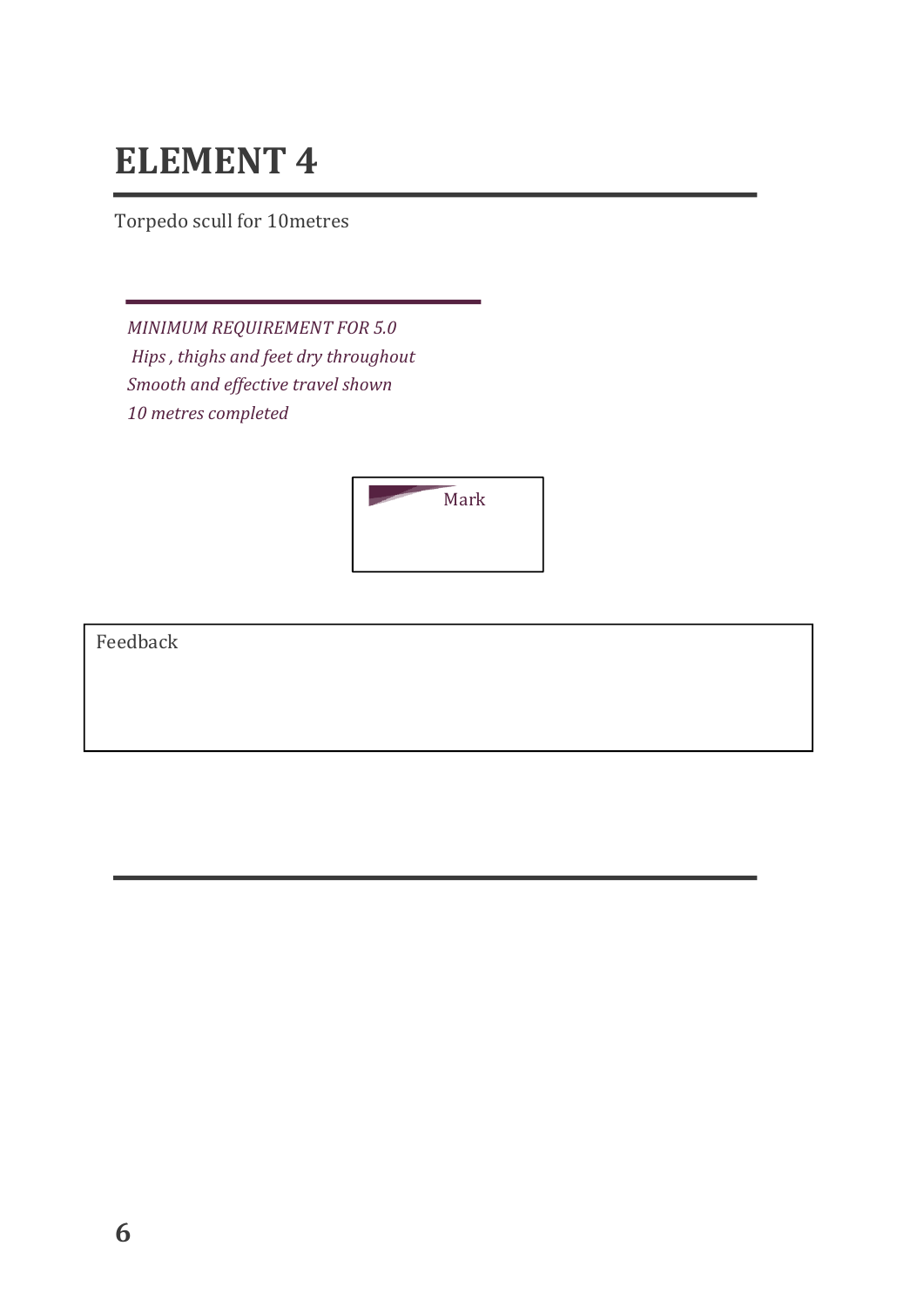Straight arm backstroke to metronome for 15 metres (160bpm)

*MINIMUM REQUIREMENT FOR 5.0* Arm stops at 90 degrees to the surface Little finger in first *Strong effective leg kick. 2 counts per movement.*

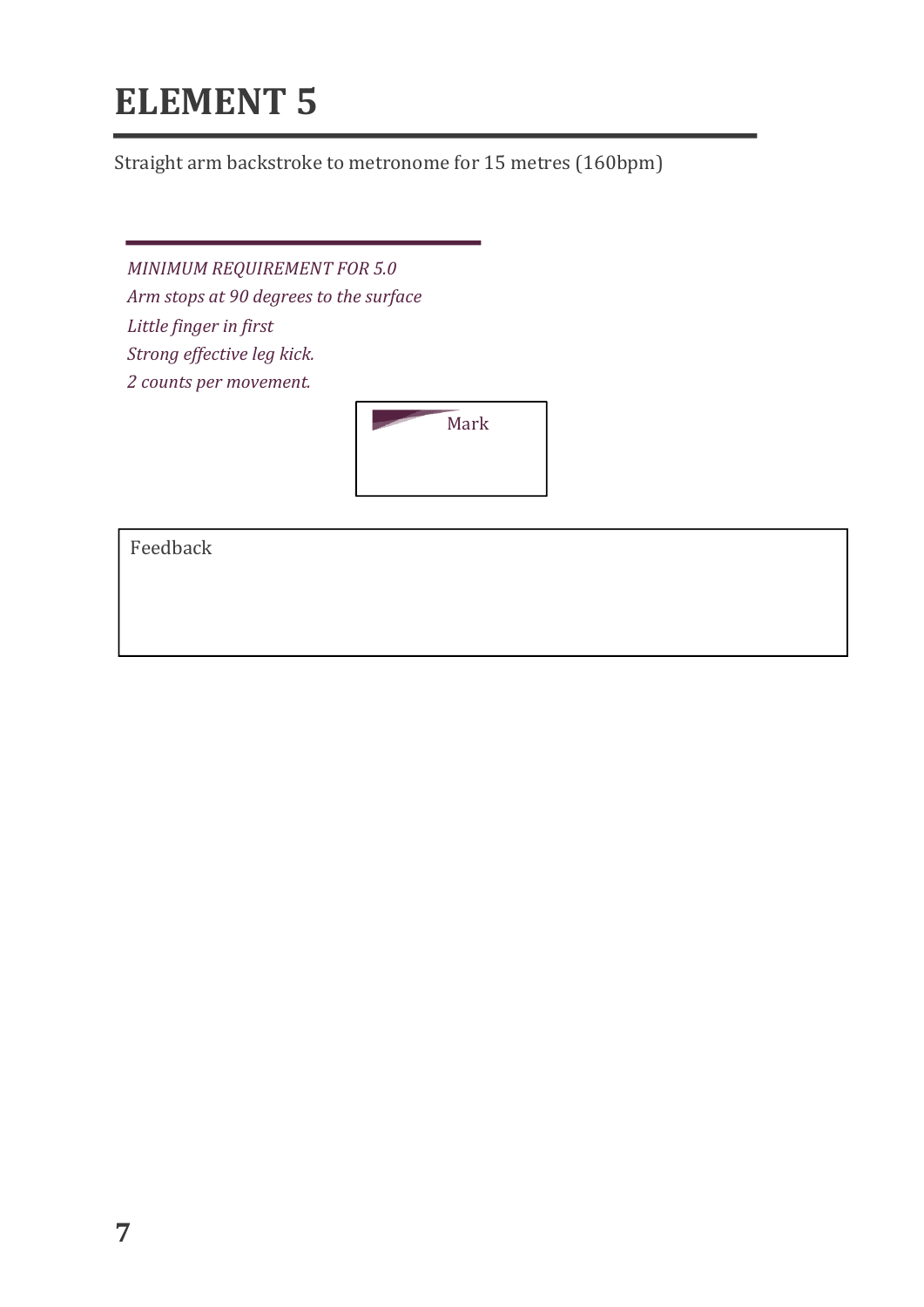Tub 360° (from back layout and returning to back layout).

**MINIMUM REQUIREMENT FOR 5.0** *Hips thighs and feet dry in both layouts* Feet, shins and knees remain at the surface throughout.

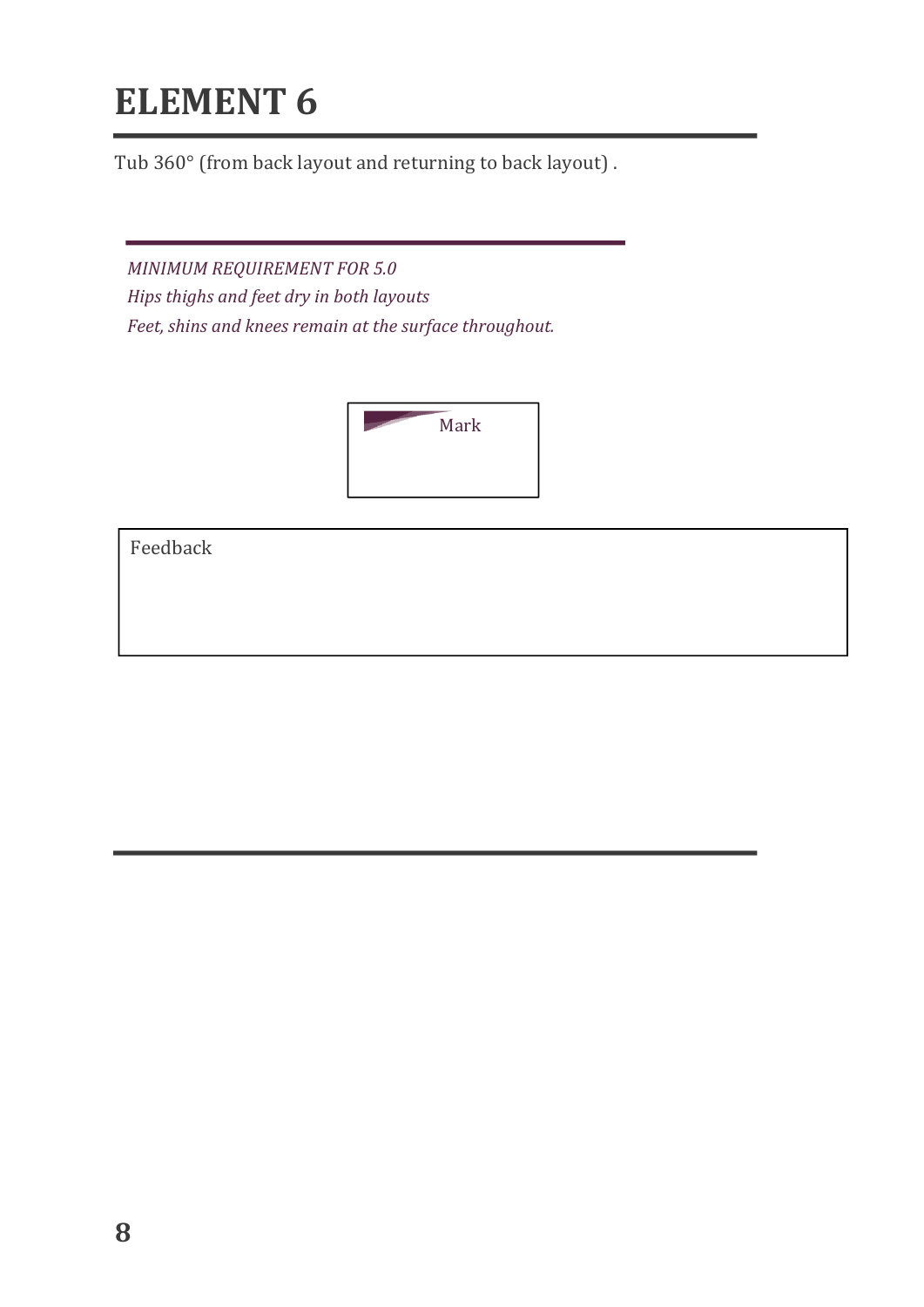Travelling fast bent knee switches for 5metres

*MINIMUM REQUIREMENT FOR 5.0 Horizontal foot stays at the surface Knee* should stop when aligned with hips *Knee cap dry should remain dry on bent knee*

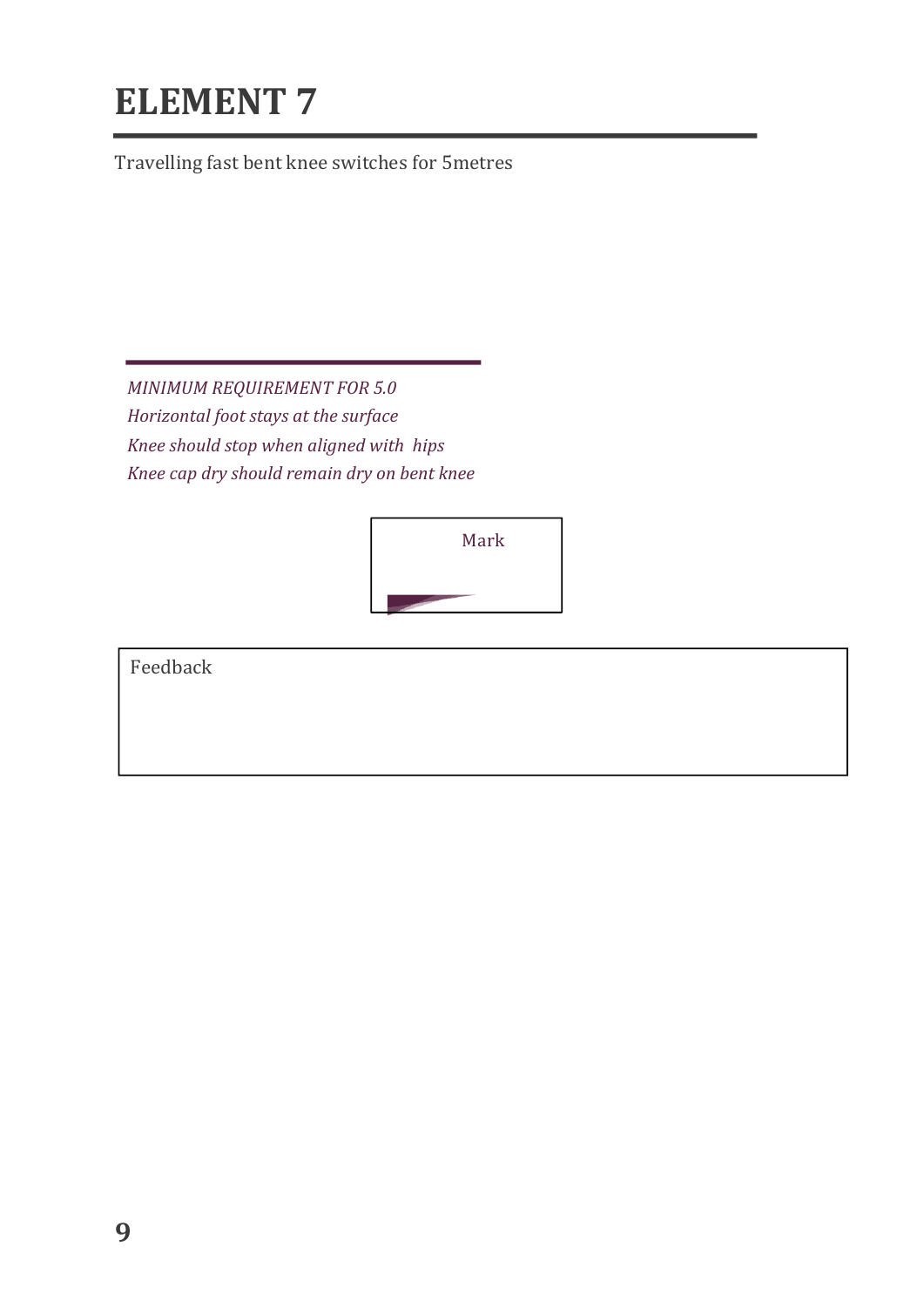Back layout followed by a rapid back tuck somersault surfacing in eggbeater held for 5 seconds

*MINIMUM REQUIREMENT FOR 5.0* Hips, thighs and feet dry in back layout Tight tuck in somersault *Eggbeater shown at the surface* 

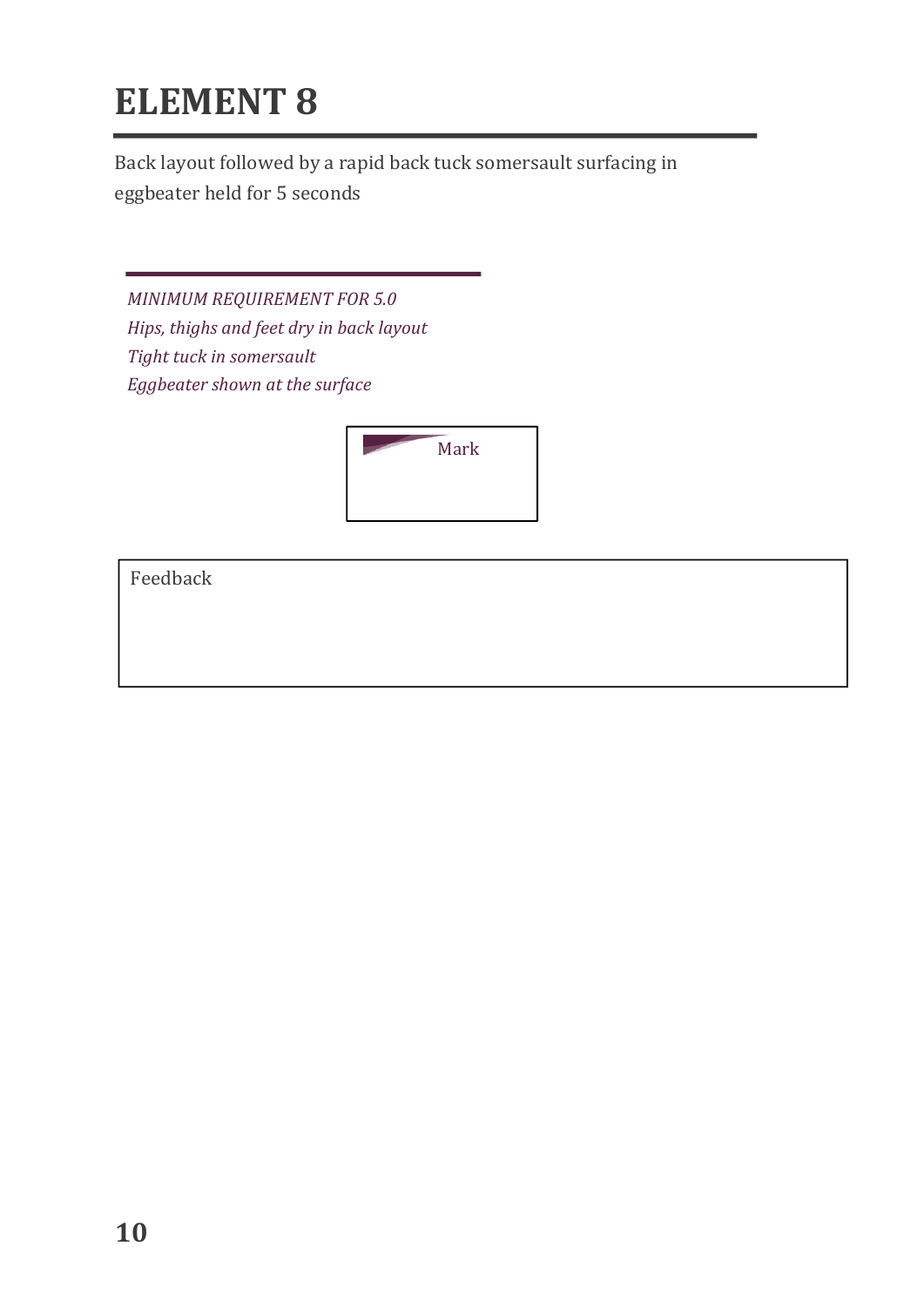Eggbeater press/egg 'pop' (egg beater at the surface followed by a fast double kick to increase height above the surface)

**MINIMUM REQUIREMENT FOR 5.0** *Double kick shown Waist height on kick*